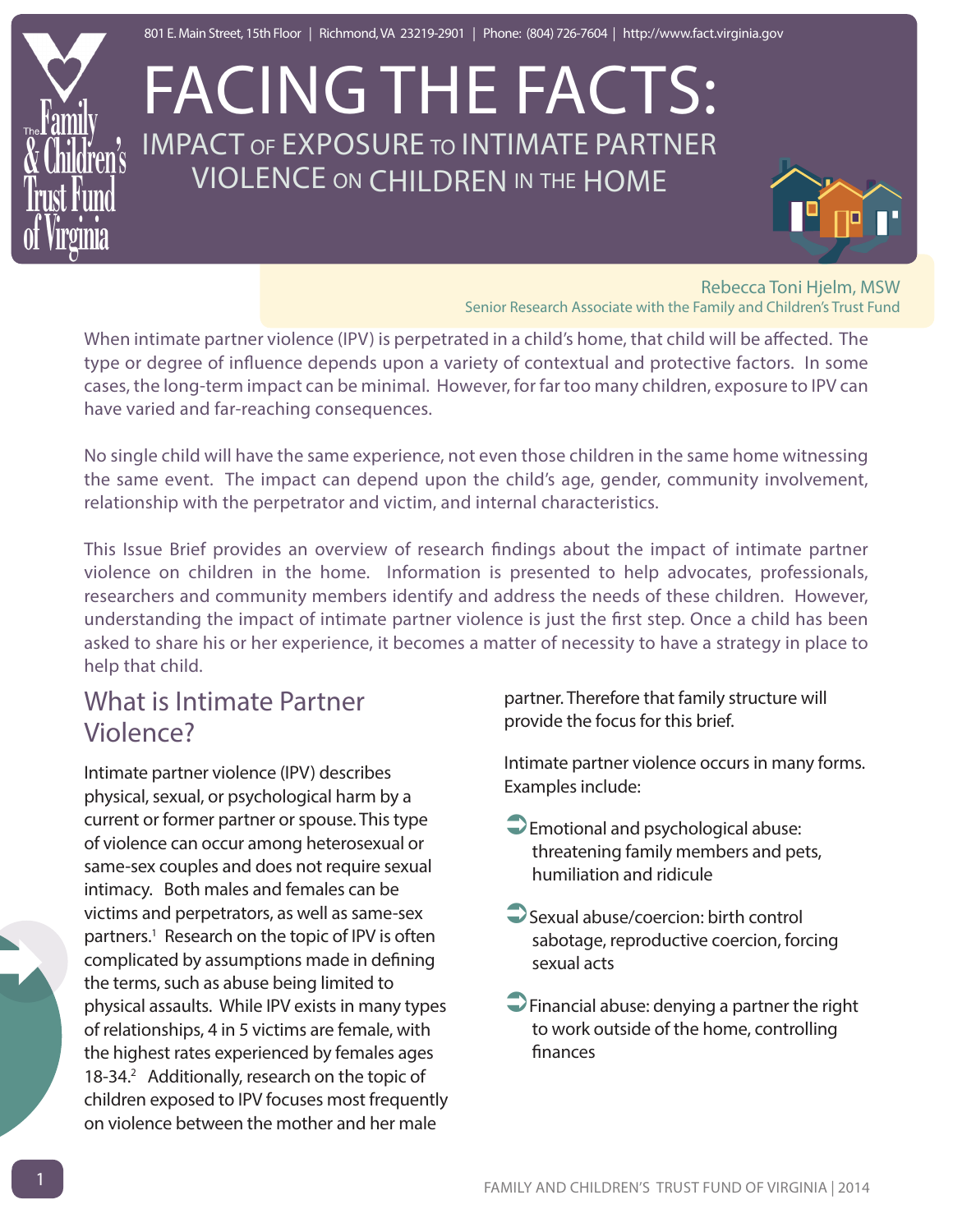#### Intimate Partner Violence & Domestic Violence: Defining Terms

The terms *intimate partner violence* and *domestic violence* are often used interchangeably as they both describe acts of physical, sexual, or psychological harm used by one adult to coerce and control another adult. For the purpose of this Issue Brief, the term *intimate partner violence* will be used as it more accurately defines the relationship being presented through the research and interventions highlighted. Domestic violence is a broader term that would include violence perpetrated by others in the home such as roommates or family members not living in the home, whereas intimate partner violence is limited to acts committed by a spouse, exspouse, boyfriend/girlfriend, ex-boyfriend/ girlfriend, or date.

Additional information about types of abuse and identifying an abusive relationship can be found at [CloserThanYouThink.org.](www.closerthanyouthink.org)

A child can be impacted when living in a home where any of these types of abuse are being perpetrated. Also, these forms of violence rarely occur in isolation and may escalate in frequency and intensity over time.

#### What is the Prevalence of Intimate Partner Violence in Virginia?

The National Intimate Partner and Sexual Violence Survey, administered by the Centers for Disease Control and Prevention, captures self-report data about experiences of violence in an intimate relationship. Data reported for 2010 indicate that 35.6% of women and

28.8% of men have experienced rape, physical violence and/or stalking by an intimate partner at some point in their lifetime.<sup>3</sup> In Virginia, those numbers are slightly lower with 31.3% of women and 22.1% of men reporting intimate partner violence[.4](#page-12-0) These percentages represent an estimated 971,000 females and 647,000 males experiencing IPV during their lifetime.<sup>5</sup>

Of those who are experiencing IPV, not all will present themselves to agencies providing interventions and services. The Virginia Sexual and Domestic Violence Data Collection System collects statewide data regarding all victims who use the services of the more than 50 local domestic violence programs and sexual assault centers. In CY12, advocacy services were provided to 16,238 adults and 4,725 children. Additionally, 40,693 hotline calls were received with domestic violence as the presenting reason, and 53,608 incidents of domestic violence were reported to law enforcement as recorded in the FBI's National Incident-Based Reporting System (NIBRS). Of those incidents, 33,844 were committed by intimate partners (spouse, ex-spouse, boyfriend/girlfriend or same-sex partners).

The National Incident-Based Reporting System (NIBRS) provides state-level data about incidents of domestic abuse for analysis. The tool, provided at [http://www.](www.ojjdp.gov/ojstatbb/ezanibrsdv/) [ojjdp.gov/ojstatbb/ezanibrsdv/,](www.ojjdp.gov/ojstatbb/ezanibrsdv/) gives the user the ability to analyze data by offense type, perpetrator relationship, and additional demographic fields. This tool can provide useful information, but incident data does have limitations such as an unknown number of agencies not reporting their data to NIBRS. Therefore, data cannot necessarily be generalized as representative of the entire state. Finally, these are a count of reports made and not of individuals. More information about data limitations can be found in the methods section of this tool.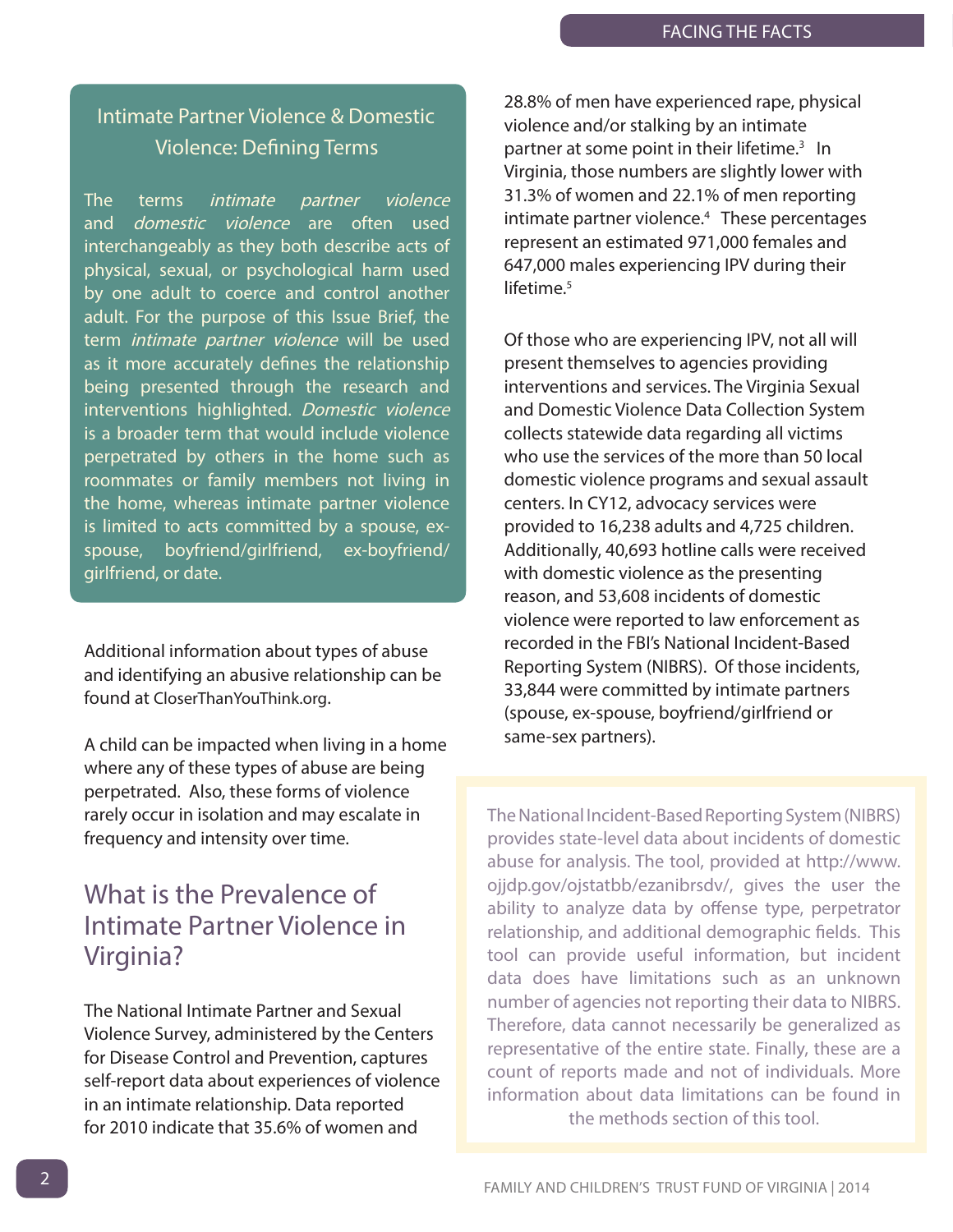In many of these incidents of IPV, children are present in the home. In fact, according to the results of the National Survey of Children's Exposure to Violence (NatSCEV), approximately 1 in 15 children were exposed to IPV in the year 2010, with 1 in 4 children exposed to at least one form of family violence in their lifetime.<sup>6</sup> Of those who reported exposure to family violence in 2010, 5.7% were exposed to psychological or emotional abuse between adults and 6.6% were exposed to physical IPV, which could include pushing, hitting, slapping, kicking, strangulating or beating.<sup>7</sup> In this same survey, 12% of youth report being an eyewitness to the assault of a parent during their lifetime.<sup>8</sup>

#### Intimate Partner Violence and Child Abuse: Overlap and System Tensions

One of the most evident impacts of intimate partner violence on children is the increased likelihood of being a victim of child abuse themselves. Information from the Fourth National Incidence Study of Child Abuse and Neglect (NIS-4) indicates that 31% of children who witnessed IPV were themselves the victims of abuse, as compared to 5% of children who did not witness IPV.<sup>9</sup> Also, compared with nonabusive mothers, mothers who physically abuse their children report higher rates of victimization by an intimate partner[.10](#page-12-0)

This overlap is important when examining possible linkages between child welfare and domestic violence services. However, it also has contributed to historic tensions between the two systems. Much of this tension arose from differences in attitudes as shaped by the guiding philosophy of each, respective system. The primary focus of the child welfare system is the protection of children and the

preservation of families, while the primary focus of domestic violence services is the safety and empowerment of women.<sup>11</sup> This results in higher rates of children being removed from homes where IPV is identified[.12](#page-12-0) In addition, some domestic violence workers may underreport actual incidents of child abuse in order to protect women from being re-victimized by having their children taken away[.13](#page-12-0) 

In response to these system tensions, the National Council of Juvenile and Family Court Judges published "Effective Intervention in Domestic Violence and Child Maltreatment Cases: Guidelines for Policy and Practice" (the Greenbook). The Greenbook articulated a series of recommendations focused on increasing collaboration, opportunities for cross-training and capacity to serve the needs of this population.

Since the publication of this report in 1999, efforts have been undertaken in Virginia and throughout the country to address the disconnect occurring between the systems that serve the needs of the children and families impacted by IPV. Domestic violence programs utilize safety plans and advocacy services for children in their programs. Efforts are also underway to incorporate domestic violence into child welfare trainings and policies.

Additional information about collaborative efforts taking place at the local and national level can be found at the end of this publication.

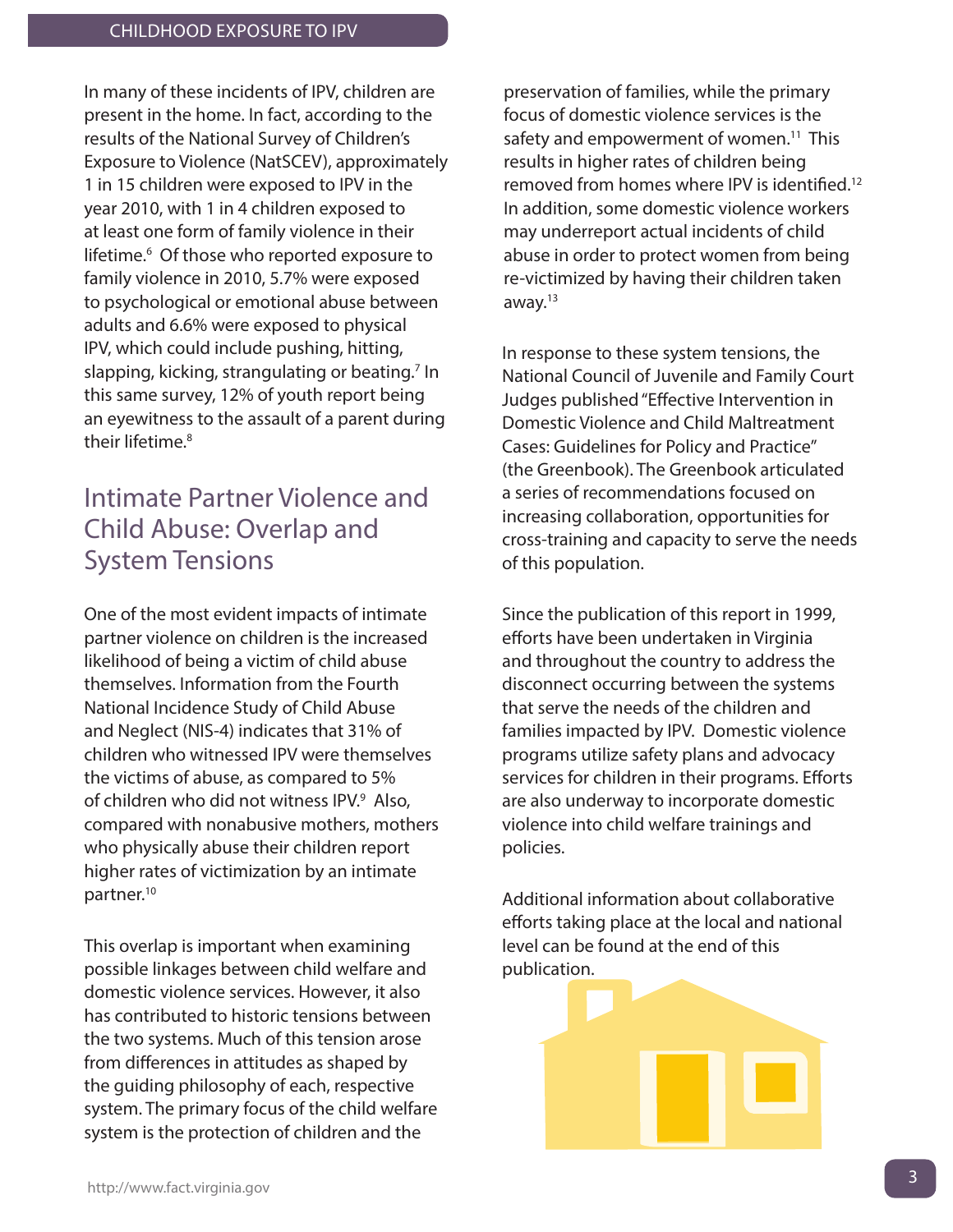### What is the Impact of Exposure to Intimate Partner Violence on Children in the Home?

In addition to the increased likelihood of themselves being the victim of child abuse, children can be impacted by intimate partner violence in a variety of behavioral, emotional, social or cognitive ways. For some children, this may include symptoms of trauma such as flashbacks, hyperarousal or emotional withdrawal.<sup>14</sup>

Ways for a Child in the Home to Encounter Intimate Partner Violence

- $\supset$  Seeing the actual incidents of violence
- $\blacktriangleright$  Hearing threats or fighting noises
- $\bullet$  "Feeling" the violence through vibrations in walls or floors
- $\bullet$  Being a part of the violence: Participating by coercion or force, intervening, being assaulted
- $\bullet$  Observing the aftermath: Blood, bruises, tears, torn clothing, broken items
- $\supset$  Being aware of tension in the home or of victim's fears

| Possible Impact of Intimate Partner                            |
|----------------------------------------------------------------|
| Violence on Children <sup>15, 16</sup>                         |
| <b>Behavioral/Social</b>                                       |
| $\rightarrow$ Aggression                                       |
| Antisocial behavior                                            |
| $\bigcirc$ Sleep disturbances - nightmares                     |
| $\blacktriangleright$ Flashbacks                               |
| $\bigcirc$ Poor relationship skills                            |
| $\bigtriangledown$ Truancy                                     |
| <b>Emotional</b>                                               |
| $\supseteq$ Developmental regression                           |
| $\supset$ Separation issues                                    |
| $\supset$ Emotional withdrawal                                 |
| $\blacktriangleright$ Hyperarousal                             |
| $\blacktriangleright$ Fears/anxiety                            |
| $\supset$ Depression                                           |
| Low self-esteem                                                |
| Cognitive/Attitudinal                                          |
| $\bigcirc$ Lower assessment scores -                           |
| verbal, motor and cognitive skills                             |
| $\supset$ Pro-violence attitudes                               |
| $\supset$ Belief in rigid gender stereotypes                   |
| Long-Term                                                      |
| Males are more likely to engage in                             |
| domestic violence as adults                                    |
| $\blacktriangleright$ Females are more likely to be victims of |
| domestic violence                                              |
| Premature death                                                |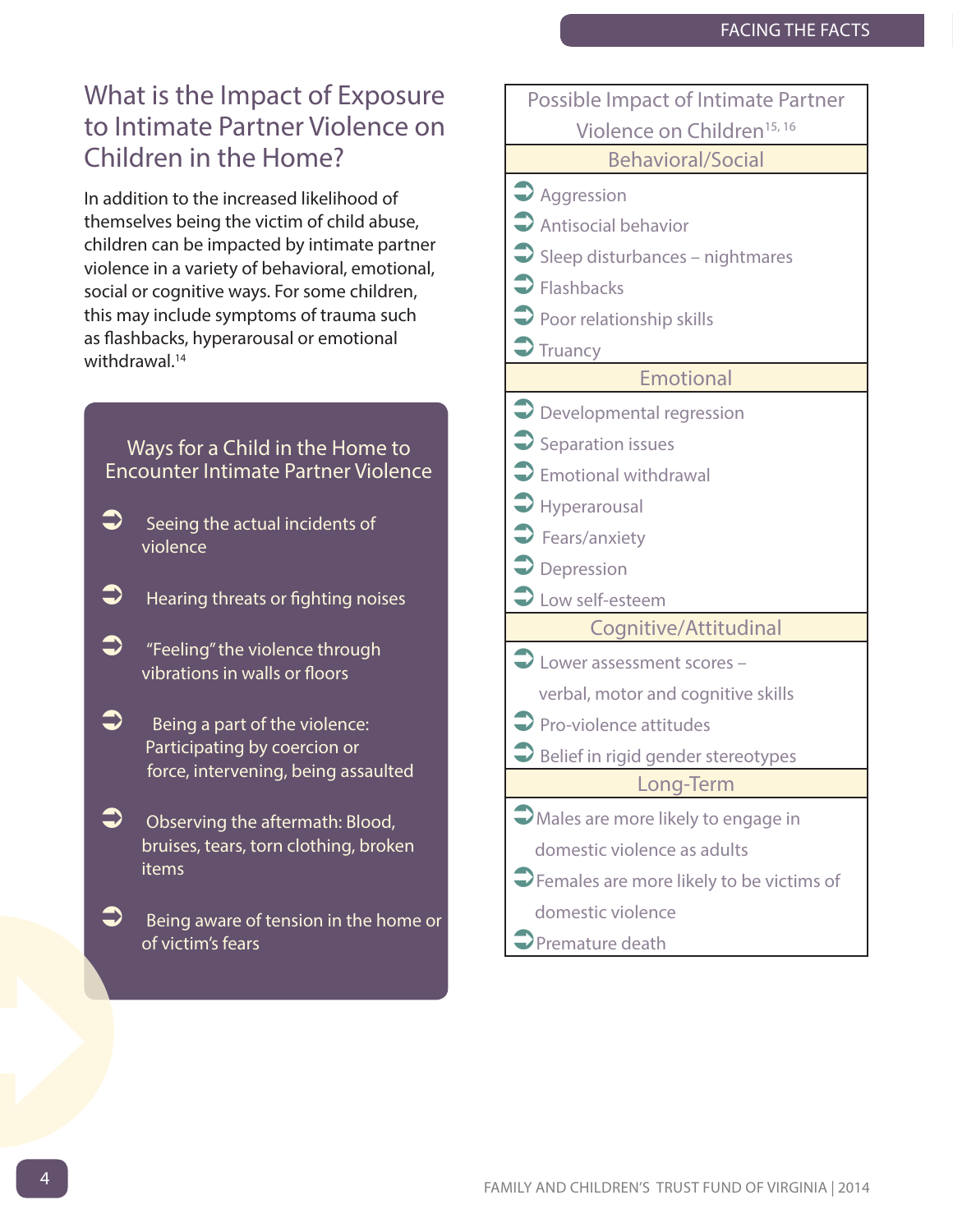The impact of intimate partner violence on children in the home is dependent upon individual protective factors such as age, developmental stage, gender or caregiver and community support, as well as the number of risk factors to which the child is exposed.

Risk factors are variables that are associated with an increased likelihood of poor physical, emotional and behavioral outcomes.

 $\Box$  Longitudinal research has shown that exposure to multiple risk factors can be harmful to a child's development. Additionally, risks of a chronic nature are most likely to have a damaging long-term effect.

 $\bullet$  Risk factors that sometimes cooccur with intimate partner violence include child abuse or neglect, caregiver alcohol and drug abuse, economic insecurity and community violence.

 $\bullet$  Witnessing intimate partner violence can be related to other risk factors, such as school disruptions, separation from extended family or shelter placement.

 $\sum$  The risk associated with exposure to intimate partner violence also depends upon the severity of the violence, the duration of the exposure, and the child's proximity to the violent event.

Protective Factors<sup>®</sup> Protective Factors

Protective factors are conditions or attributes of individuals, families, communities, or society that, when present, promote well-being and reduce the risk for negative outcomes.

Protective factors that may mitigate exposure to intimate partner violence include:<sup>19</sup>

 $\Box$  Individual Level Factors:

- Sense of purpose
- Sense of optimism
- Self-regulation skills
- **Intellectual capacity**
- Relational skills
- Problem-solving skills
- Child's age
- Developmental stage
- Gender

 $\supset$  Relationship Level Factors:

- Parenting competencies
- Parent or caregiver well-being
- Positive peers
- Intrapersonal strengths
- Secure attachments to caregivers
- $\Box$  Community Level Factors:
	- Positive school environment
	- Types of interventions and supports provided to the child
	- Caring adults
	- Supportive cultural, ethnic or community environment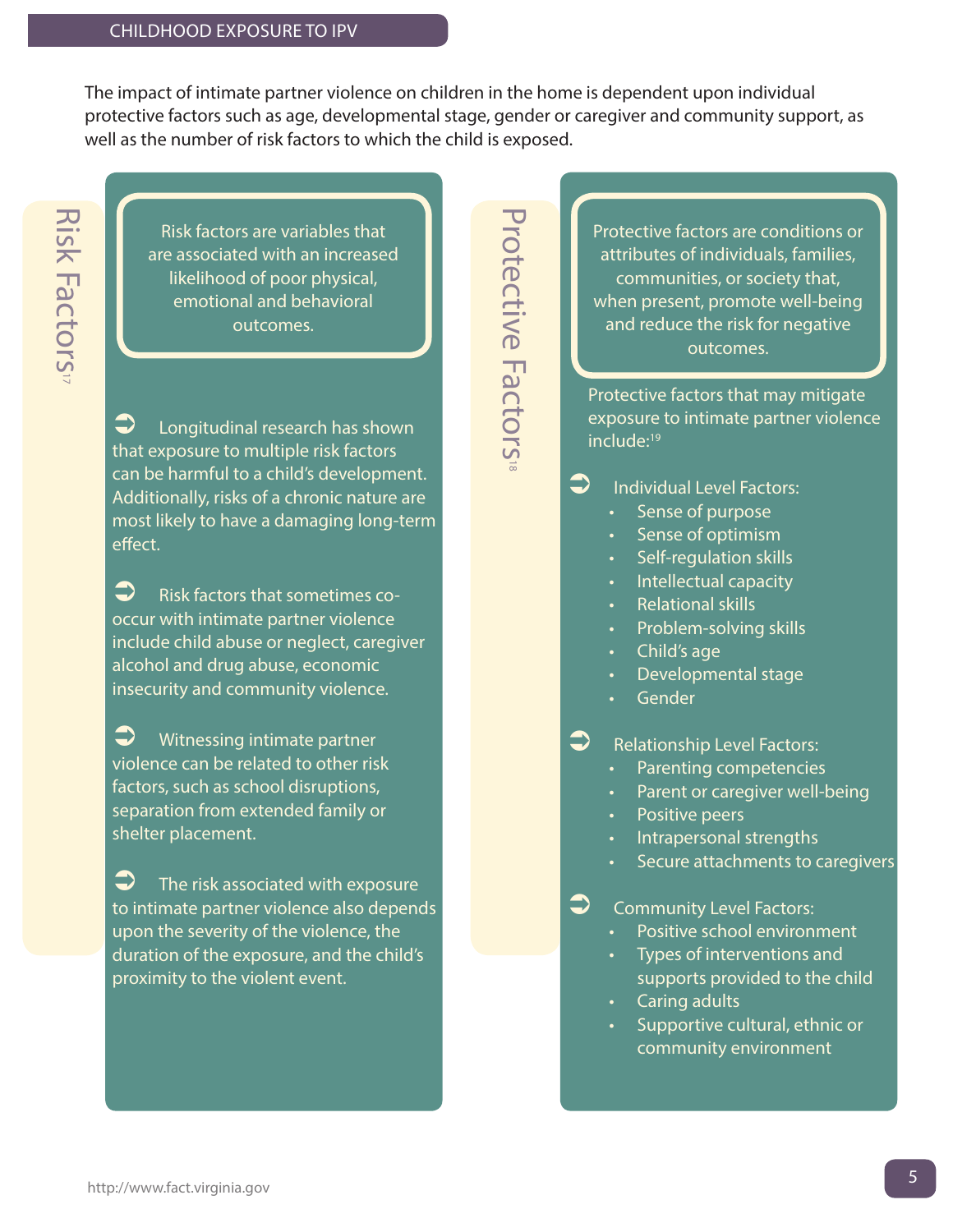One key individual protective factor noted is developmental stage. The following graphic shows possible behavioral manifestations specific to the age at which the child was exposed to intimate partner violence.

Possible Developmental Impact of

Childhood Exposure to Intimate Partner Violence<sup>20, 21</sup>

Infant/Toddler Age 0-5 Poor sleeping habits • Eating problems 6-12

- Higher risk of physical injury
- Trauma may impact development of neural pathways, which are needed for brain and nervous system to communicate
- Poor attachments to appropriate caregivers
- Baby may be hard to soothe or may become withdrawn
- Heightened startle response
- Separation/stranger anxiety
- Regressive behaviors
- **Excessive crying**
- **Fearfulness**
- Repetitive/ritualistic play

School-Aged

- Somatic complaints physical symptoms with no discernable cause
- Regressive behaviors (thumb sucking, bed-wetting)
- **Depression**
- Nightmares
- Difficulties in school
- Low self-esteem
- **Loneliness**
- Impulsive behavior
- Hyperactivity
- **Anxiety**
- Distorted thinking

School truancy

Adolescent 13-18

- **Delinquency**
- Substance abuse
- Early sexual activity
- **Nightmares**
- **Anxiety**
- **Depression**
- Identify with aggressor (dating violence) or with victim (risk of dating violence)
- **Pregnancy**
- Poor self-esteem
- Poor concentration
- Chaotic thoughts
- Lack of empathy or remorse
- Difficulties in school
- Runaway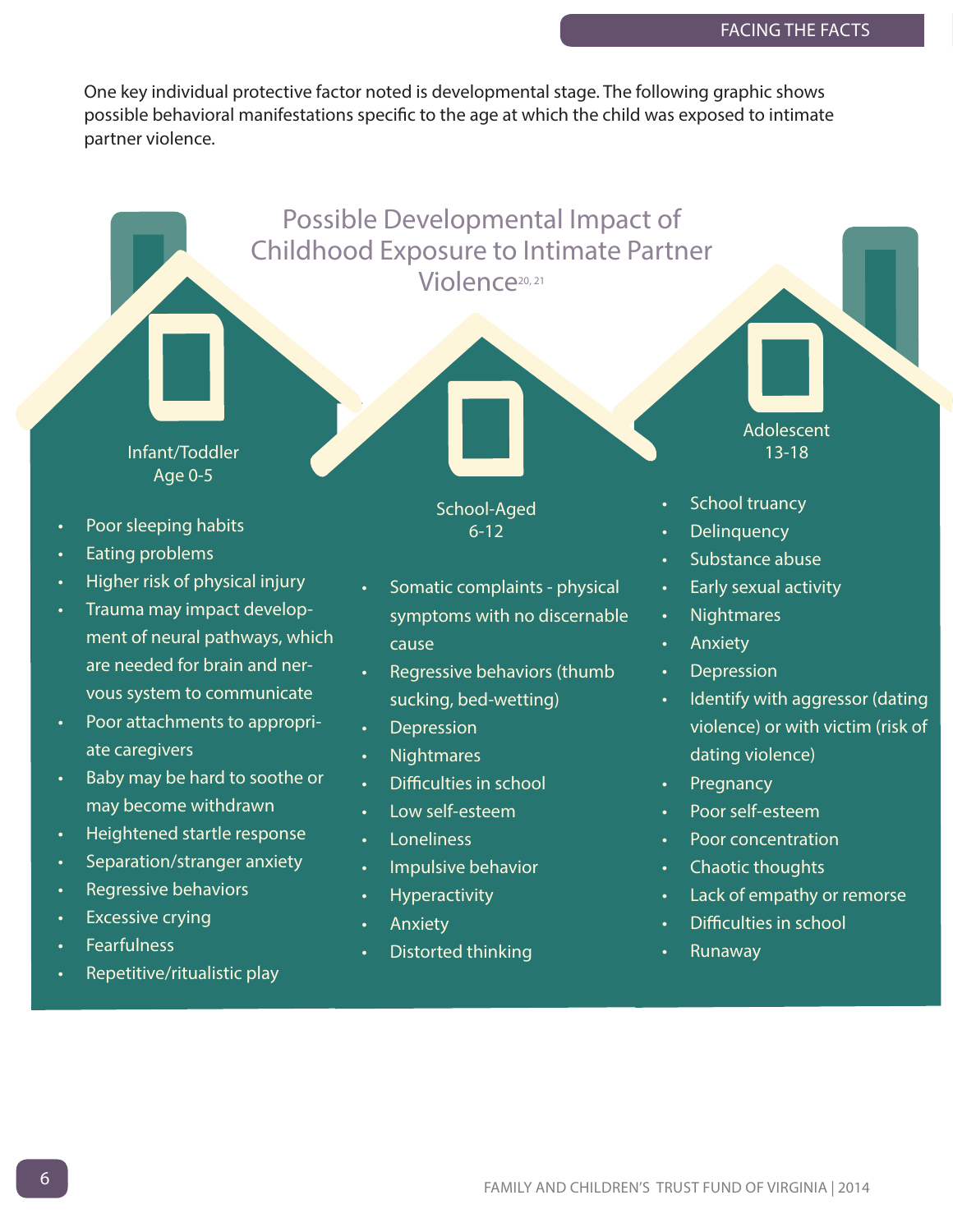Using a framework focused on understanding risk and protective factors can help to inform programs and interventions aimed at helping children exposed to intimate partner violence. These programs may focus on alleviating parental stress or providing education about healthy parenting and the impact of IPV on children. There are a wide variety of tools and interventions that have been developed, and the following section highlights ways to identify and evaluate applicable tools. Finally, several state and national programs are highlighted that have utilized different paths for collaboration in order to provide comprehensive services to these affected children and their families.

#### Finding Evidence-Based and Promising Practices

The terms *promising practice* or *evidence*based practice are often used interchangeably without a clear understanding of what is being communicated. Both terms refer to a program that has been evaluated with a particular emphasis on how effective that intervention's outcomes are for a targeted population. Evidence-based programs have demonstrated a more rigorous level of conclusive evidence regarding effectiveness. Promising practices have demonstrated effectiveness, but may be too new to have the level of evidence required to be termed evidencebased. If your program is looking to introduce a new intervention with a particular population, it is often useful to start by searching one of the many federal and state evaluation networks and registries. Each registry has a set of standards used to evaluate submitted programs. The evaluation protocols are detailed on each website.

[Futures Without Violence: Promising Futures](promising.futureswithoutviolence.org/programs?s=) has created a comprehensive search tool of interventions specific for use with children exposed to violence. This tool allows the user to specify criteria such as the language of program participants, age or type of intervention. Each program summary has information about the level of evidence and links to the state or federal registries that have provided an evaluation of the evidence. A full list of programs they include that are specific to child witnesses to IPV can be found on the FACT website at: [www.fact.virginia.gov/](www.fact.virginia.gov/ibtoolkit/)  [ibtoolkit/.](www.fact.virginia.gov/ibtoolkit/) 

#### Selected Evidence-Based Program Evaluation Registries

Futures Without Violence: Promising Futures: [http://promising.futureswithoutviolence.org/](promising.futureswithoutviolence.org/programs?s=) programs?s=

Blueprints for Healthy Youth Development: [http://www.blueprintsprograms.com/](www.blueprintsprograms.com)

California Evidence-Based Clearinghouse for Child Welfare: [http://www.cebc4cw.org/](www.cebc4cw.org) 

Campbell Collaboration Library of Systematic Reviews: [http://www.campbellcollaboration.org/](www.campbellcollaboration.org)

Guide to Community Prevention Services: [http://www.thecommunityguide.org/](www.thecommunityguide.org)

National Child Traumatic Stress Network Empirically Supportive Treatments and Promising Practices: [http://www.nctsnet.org/](www.nctsnet.org/resources/topics/treatments-that-work/promising-practices) [resources/topics/treatments-that-work/promising](www.nctsnet.org/resources/topics/treatments-that-work/promising-practices)practices

National Registry of Evidence-Based Programs and Practices:<http://www.nrepp.samhsa.gov/>

Promising Practices Network: [http://www.](www.promisingpractices.net) [promisingpractices.net/](www.promisingpractices.net)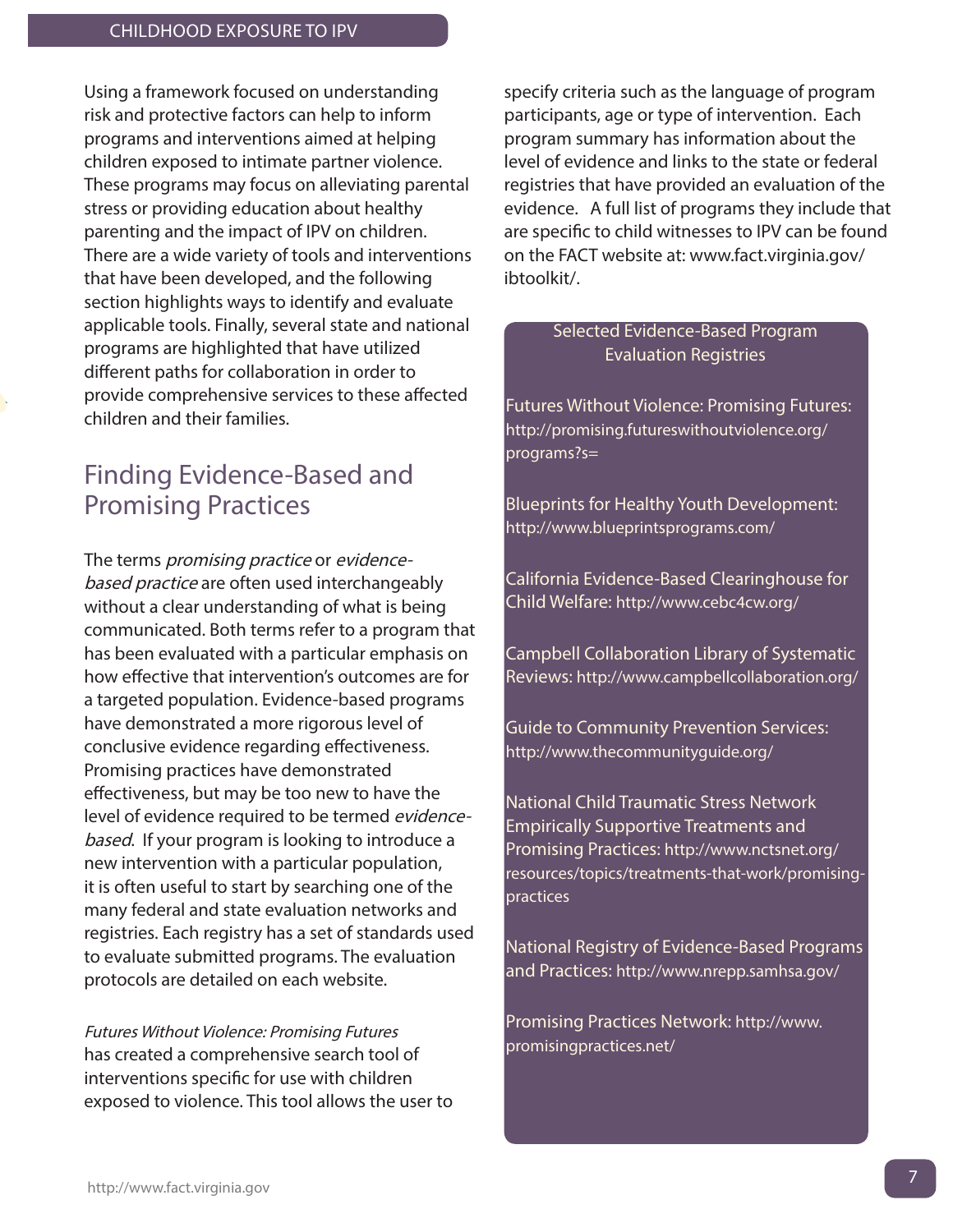## Why Collaborate?

Collaboration between child welfare, domestic violence service providers and juvenile courts has been found to improve service provision such as child welfare screening and assessment and multidisciplinary approaches to case planning.<sup>22</sup> The importance of collaboration has also been demonstrated through the Greenbook project evaluation efforts.

In the following section, several programs are highlighted that address the needs of children exposed to IPV in Virginia. The common theme is the role of collaboration. There is no single child and family-serving agency that will have contact with these children over their lifetime. Children impacted by violence may have struggles in school, or contact with the juvenile justice system, child protective services or a domestic violence shelter. Each agency may have a specific role in that child's life, and each agency will approach that role using its own framework and philosophy. This only serves to reinforce the importance of cross-training, identifying common assessment approaches and sharing resources.

This section is divided into three parts that are guided by three, prevailing means to collaborate between child welfare, domestic violence services and juvenile courts. The

national promising practice examples, detailed on pages 9-11, were highlighted in a professional bulletin provided by the Child Welfare Information Gateway.<sup>23</sup> The examples of partnerships, initiatives and cross-training opportunities in Virginia demonstrate a similar approach to collaboration that is occurring across of a variety of counties, agencies and with varying degrees of progress. Some efforts, such as Bedford Domestic Violence Services, have been ongoing for close to two decades while others, such as Fairfax County's Domestic Violence Network's coordinated response plan, represents an organization's more recent attempts to share resources by defining shared goals across agencies. Local communities seeking to address the needs of children exposed to IPV may have varying levels of resources or support. Therefore, it is the hope that information shared in this brief can help inform and further the work occurring throughout the Commonwealth of Virginia.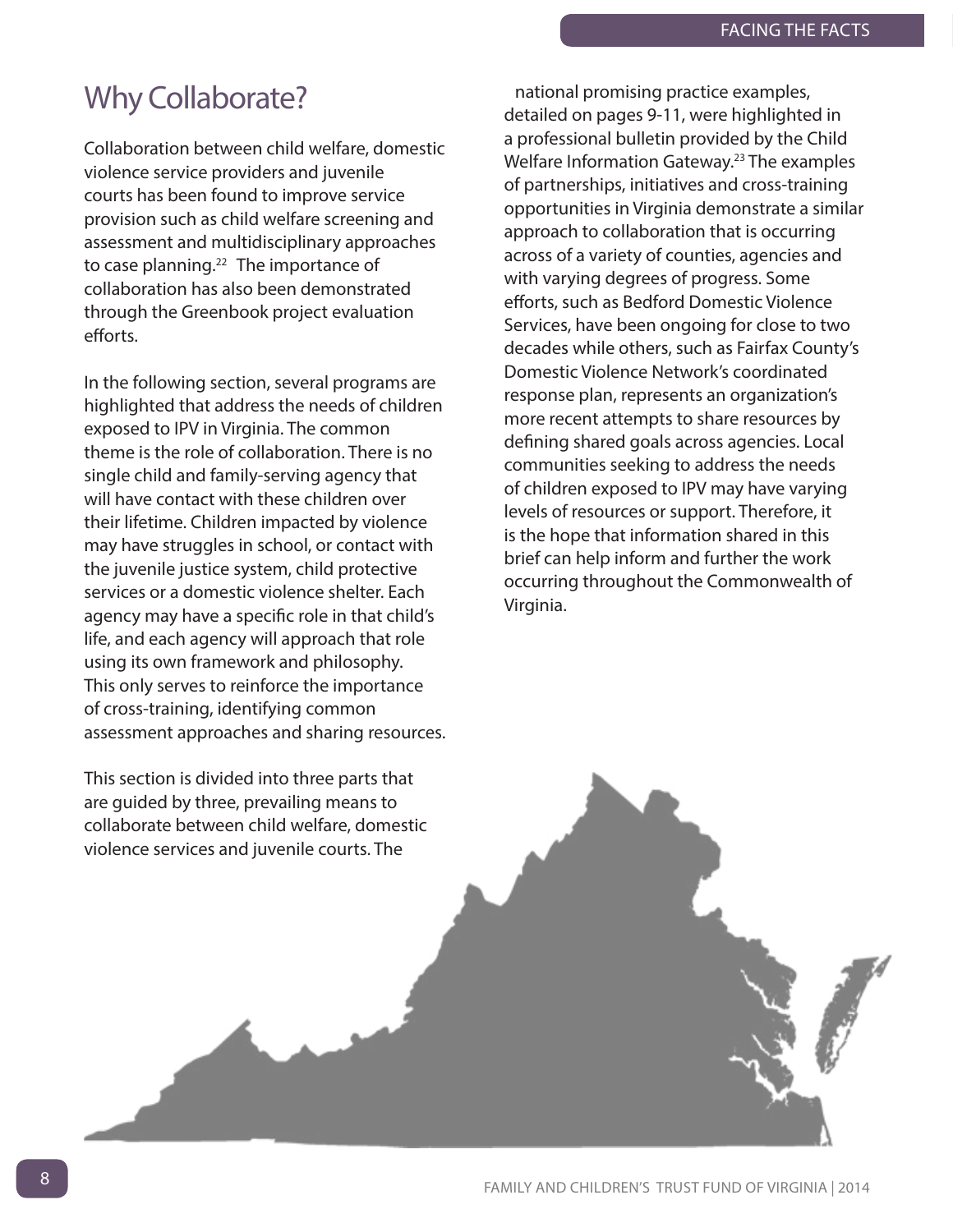## SPOTLIGHT: State and National Examples

1 **Collocating Domestic Violence and Child Welfare Services** 

## National

#### Safe Start (Portland, OR)

Domestic violence advocates within the Oregon Department of Human Services assist with safety planning; provide referrals to and advocacy for other needed services; and accompany victims to court, team decision meetings, and other child welfare meetings. They also provide consultation and technical assistance to child welfare workers and others involved in the child protective service system for domestic violence issues and system responses. Domestic violence and child welfare staff work together to develop collaborative case plans that jointly address domestic violence and child abuse and neglect issues. For more information visit: [http://www.safestartcenter.org/about/communities/](http://www.ojjdp.gov/programs/ProgSummary.asp?pi=15) multnomah-county-and-greshman-child-welfare.

#### Massachusetts Department of Social Services Domestic Violence Unit (Boston, MA)

The Massachusetts Domestic Violence Unit demonstrated the nation's first systemwide effort within a child protection agency to bring domestic violence expertise to child protection decisionmaking. The process began in 1987 with joint planning between DSS and advocates for battered women. The first domestic violence advocate was hired at DSS three years later; in 1993, a separate domestic violence unit was created within DSS. The resulting agency-wide protocol increased recognition of domestic violence by DSS staff, reduced unnecessary out-of-home placements of children, and increased cooperation among child protection workers and advocates for battered women. For more information visit: [http://aspe.hhs.](aspe.hhs.gov/hsp/cyp/dv/pt4.htm) [gov/HSP/cyp/dv/pt4.htm.](aspe.hhs.gov/hsp/cyp/dv/pt4.htm)

### Virginia

#### Bedford Domestic Violence Services (Bedford, VA)

Bedford Domestic Violence Services (BDVS) operates within Bedford Department of Social Services. Services include 24-hour crisis intervention through hotline, emergency housing, and emergency companion services for victims, court advocacy, and counseling. All services are free of charge for victims. BDVS was created in 1997, so there has been a seventeen year history of domestic violence and child welfare professionals working closely together. This has resulted in staff working together on home visits and CPS case staffings. This collaboration has resulted in evolving responses to meet the needs of children exposed to domestic violence. One such example is the trauma assessment tool developed and utilized by BDVS. The trauma assessment is comprised of three components: the child/adolescent assessment instrument, which is completed with the quardian or foster parent; trauma assessment questions asked of the child; and the Youth Risk and Resilience Inventory completed by the child (between the age of 10-19). Using the information collected, BDVS composes a letter to the referal source and possibly the court, summarizing the findings and making specific recommendations based upon the information gathered. Additional information is available online at: [http://www.co.bedford.](www.co.bedford.va.us/res/social/domestic/index.asp) [va.us/Res/Social/Domestic/index.asp.](www.co.bedford.va.us/res/social/domestic/index.asp)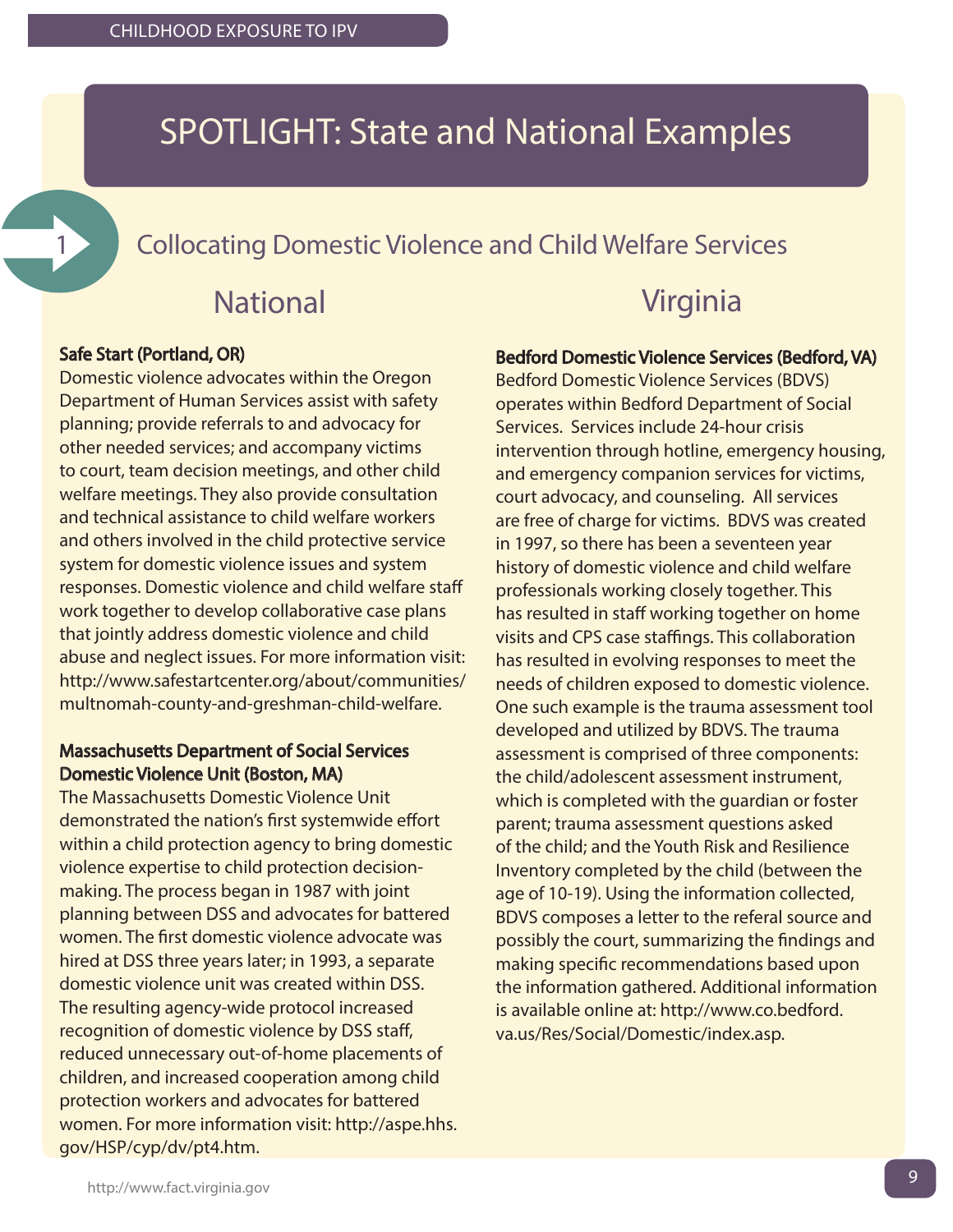### 2 Developing Cross-System Partnerships

### **National**

#### Rural Project for Women and Child Safety (St. Paul, MN)

A grant-funded project of the Minnesota Coalition for Battered Women and Minnesota Crime Victim Services, a division of the Minnesota Department of Public Safety, is a project that began in March 2000 to develop statewide protocols and collaborative training for cases in which domestic violence and child abuse overlap. The involvement of trainers from both disciplines in the protocol development helped enhance understanding and relationships between child protection and domestic violence programs. This collaboration among state agencies prompted the Department of Human Services to convene a diverse group of agencies and individuals to develop best practice guidelines for child protection workers when domestic violence and child maltreatment co-occur. For more information visit: [www.mincava.umn.edu/rural.](www.mincava.umn.edu/rural) 

#### The San Diego Family Justice Center (San Diego, CA)

 The Family Justice Center was launched by the City of San Diego to assist victims of family violence. It was the first comprehensive "one-stop shop" in the nation for victims of family violence and their children. More than 25 agencies are collocated to provide coordinated legal, social, and health services to women, men, children, and families in need. There, victims of family violence can talk to an advocate, get a restraining order, plan for their safety, talk to a police officer, meet with a prosecutor, receive medical assistance, receive information on shelter, and get help with transportation. For more information visit: www. sandiegofjc.org.

### Virginia

#### Fairfax County Domestic Violence Network (Fairfax, VA)

The Domestic Violence Network (DV Network) is a multi-disciplinary group of service providers and justice professionals coordinating a consistent and comprehensive direct response to domestic violence in Fairfax County. The mission of the DV Network is to support the development of a community-wide system of prevention and intervention that is responsive to the needs of families impacted by domestic violence. Members of the Domestic Violence Prevention, Policy, and Coordinating Council (DVPPCC) and the DV Network have committed to the creation of a coordinated response plan to identify and respond to children who have been exposed to domestic violence and work to prevent future violence within the community's families.

The coordinated response plan acknowledges the complexity of childhood exposure that requires the commitment and involvement of all sectors of the community—from human service and public safety professionals to faith communities and private corporations. The goals of the plan include: increase community awareness and involvement; integrate child witness education and strategies into the county's existing domestic violence coordinate community response teams; expand allied professionals' capacity to ensure that all professionals who come into contact with men, women, and children routinely identify and screen children and provide families access to trauma-informed, culturally-relevant services; provide trauma-informed and culturally-relevant interventions for violence-exposed children and their parents; and work to change social norms around violence and prevent future violence and, therefore, future children from witnessing violence.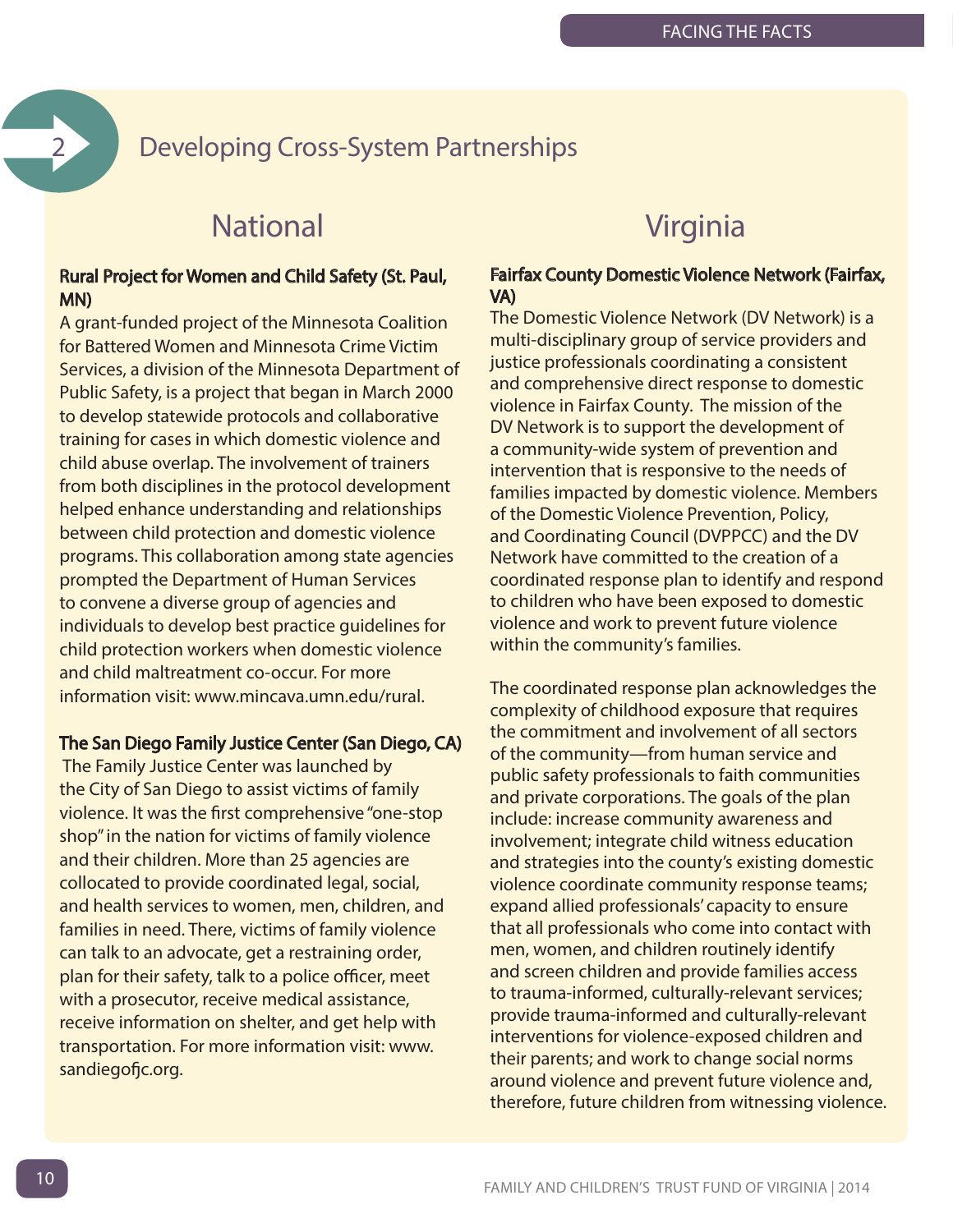

### 3 Utilizing Opportunities for Cross Training

### National

#### Families First (Lansing, MI)

Families First is an intensive, short-term crisis intervention and family education services program—a core service of the Michigan Department of Human Services for the State's eighty-three counties. In 1993, Families First asked the governor's Domestic Violence Prevention and Treatment Board (DVPTB) to provide domestic violence in-service training seminars for family preservation workers. Families First and DVPTB worked together to develop extensive cross training, and in 1995, Michigan became the first state to institutionalize mandatory domestic violence training for family preservation workers and supervisors (Greenbook Initiative, 2008).

The Families First of Michigan Training Unit offers twenty-one separate trainings and continues to implement training for family preservation staff. Demonstrated results show that 95% of participants in the Families First crisis intervention and family education program did not require an out-of-home placement during participation, 90% avoided placement three months after program termination, 85% avoided placement six months after program termination and 75% avoided placment a year after program termination. For more information visit: [http://www.michigan.gov/dhs/0,1607,7-124-](http://www.michigan.gov/dhs/0,4562,7-124-7119_50648_7210-15373--,00.html) [5452\\_7124\\_7210-15373--,00.html.](http://www.michigan.gov/dhs/0,4562,7-124-7119_50648_7210-15373--,00.html)

#### Virginia

#### Virginia Department of Health: Home Visiting / Project Connect (Richmond, VA)

Virginia's Home Visiting Consortium is a collaboration of statewide early childhood home visiting programs that serve families of children from pregnancy through age five (http:// homevisitingva.com) who have been identified as being at high risk. One core training module offered through this consortium is Project Connect. This is a national initiative to build collaborations between the public health and domestic violence fields aimed at preventing and responding to violence against women. Home visitors are trained to have conversations about healthy parenting and the impact of childhood exposure to violence.

Home visitors who have completed Project Connect trainings take pre/post training surveys. Results have shown that participants are better equipped to assess for and respond to instances of sexual/domestic violence and/or reproductive coercion after the Project Connect training. Information about Project Connect trainings available in Virginia can be found at: http://homevisitingva.com/hvtrainings.php. Additional data about Project Connect can be found at: [http://www.vdh.virginia.gov/ofhs/](www.vdh.virginia.gov/ofhs/prevention/dsvp/projectconnectva/research.htm) [prevention/dsvp/projectconnectva/research.htm.](www.vdh.virginia.gov/ofhs/prevention/dsvp/projectconnectva/research.htm)

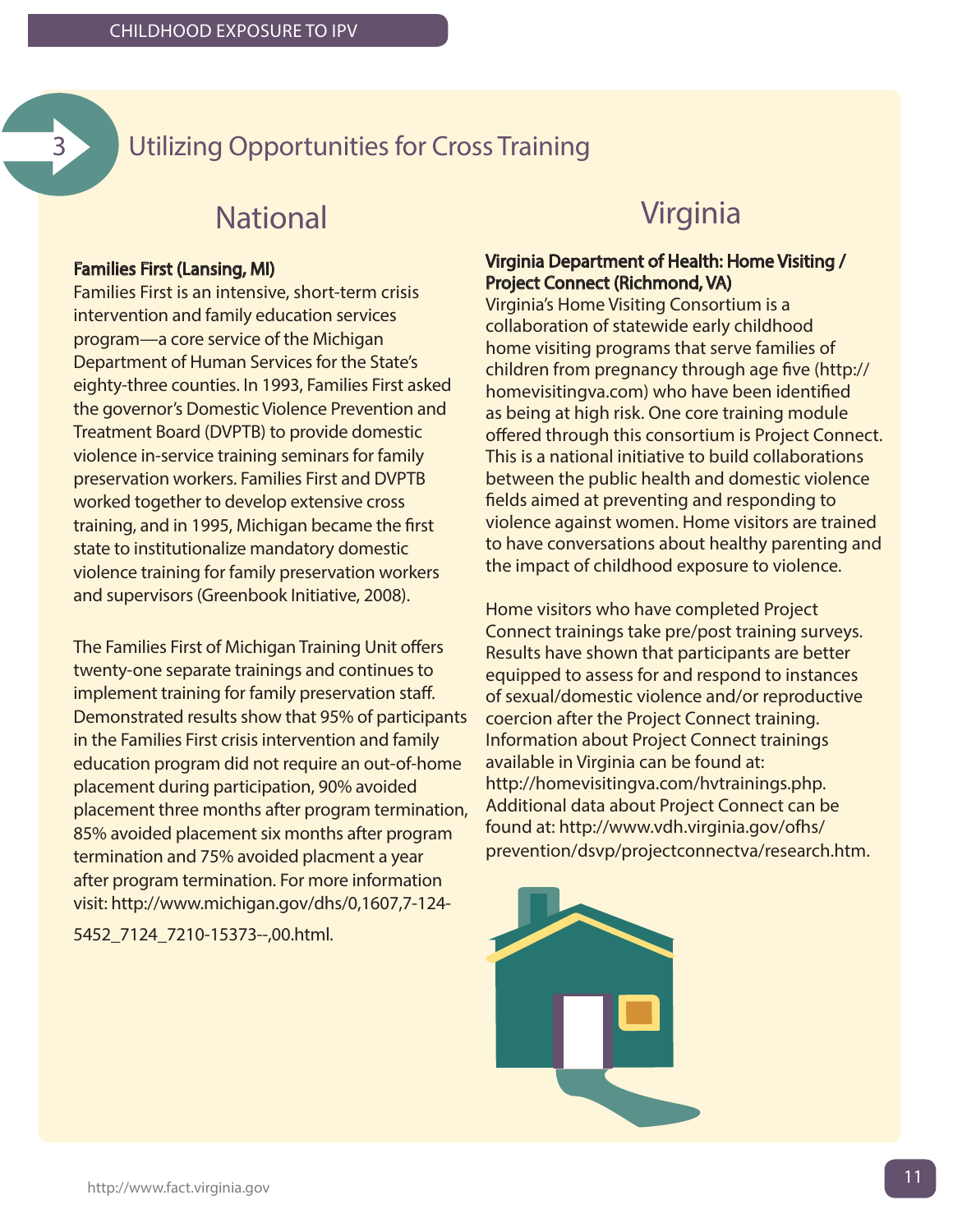#### What Can I Do?

### As a professional...

ÜExplore indicators of family violence and accompanying local data tools found on FACT's website at [http://www.fact.virginia.g](www.fact.virginia.gov)ov

 $\bigcirc$  Learn more about the possible developmental impact of childhood exposure to IPV

**D** Become familiar with evidence-based programs and registries

**D** Explore local and national programs, such as those featured in this publication and resources available in your own community

### As a family member...

 $\bigcirc$  Become familiar with the possible developmental and long-term impact of IPV on children in the home

 $\bigcirc$  Learn more about the importance of protective factors such as competent parenting, caregiver well-being and secure attachments

#### As an advocate...

Use FACT's online data portal to produce locality specific profiles

 $\bigcirc$  Share information with local officials and decision makers to help inform policy decisions that impact families effected by IPV

#### As a community member...

Understand the mitigating effect of community-level factors such as a positive school environment and a supportive community

**O** Become familiar with effective interventions and supports available in the community

 $\bigcirc$  Become familiar with the possible developmental and long-term impact of IPV on children in the home

### Additional Information

Additional information, including training materials and program resources can be found in the accompanying toolkit found on the FACT website at [http://www.fact.virginia.gov/](www.fact.virginia.gov/ibtoolkit/) [ibtoolkit/.](www.fact.virginia.gov/ibtoolkit/)

#### Family & Children's Trust Fund of Virginia Home About Us Dur Work Resources Get Involved Contact Us Toolkit: Impact of Exposure to Intimate Partner Violence on Children in the Home

**Training Resources** Honor Our Voices Connect: Supporting Children Exposed to Domestic Vi **Assessment Tools** 

Redford Domestic Violence Services Trauma Assessment To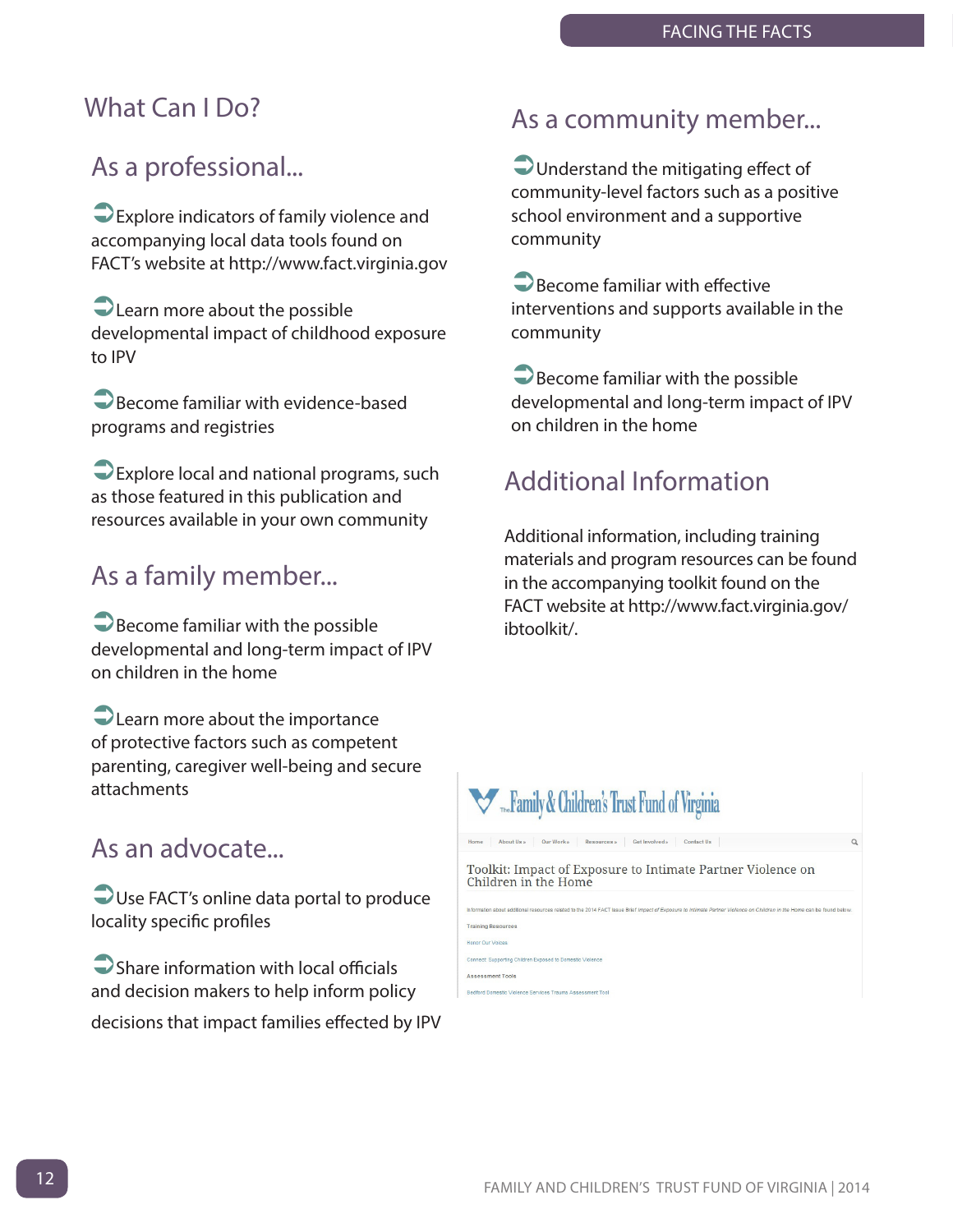# <span id="page-12-0"></span>ENDNOTES

<sup>1</sup>Centers for Disease Control and Prevention. Intimate Partner Violence: Definitions. Retrieved July 7, 2014, from http://www.cdc.gov/violenceprevention/intimatepartnerviolence/ definitions.html.

<sup>2</sup> Catalano, S. (2012). Intimate Partner Violence, 1993-2010. Bureau of Justice Statistics: Special Report. Retrieved June 4, 2014, from http://www.bjs.gov/content/pub/pdf/ipv9310. pdf.

3 Black, M.C., Basile, K.C., Breiding, M.J., Smith, S.G., Walters, M.L., Merrick, M.T., Chen, J., & Stevens, M.R. (2011). The National Intimate Partner and Sexual Violence Survey (NISVS): 2010 Summary Report. Atlanta, GA: National Center for Injury Prevention and Control, Centers for Disease Control and Prevention. Retrieved online July 9, 2014, from http://www. cdc.gov/violenceprevention/pdf/nisvs\_report2010-a.pdf.

4 Centers for Disease Control and Prevention (2012). The national intimate partner and sexual violence survey (NISVS): Detailed state tables. Retrieved online July 9, 2014, from http://www.cdc.gov/violenceprevention/nisvs/state\_tables.html.

5 Centers for Disease Control and Prevention (2012). The national intimate partner and sexual violence survey (NISVS): Detailed state tables. Retrieved online July 9, 2014, from http://www.cdc.gov/violenceprevention/nisvs/state\_tables.html.

6 Hamby, S., Finkelhor, D., Turner, H., & Ormrod, R. (2011). Children's exposure to intimate partner violence and other family violence. Juvenile Justice Bulletin. Retrieved May 19, 2014, from http://www.unh.edu/ccrc/pdf/jvq/NatSCEV-Children%27s%20Exposure-Family%20Violence%20final.pdf.

7 Hamby, S., Finkelhor, D., Turner, H., & Ormrod, R. (2011). Children's exposure to intimate partner violence and other family violence. Juvenile Justice Bulletin. Retrieved May 19, 2014, from http://www.unh.edu/ccrc/pdf/jvq/NatSCEV-Children%27s%20Exposure-Family%20Violence%20final.pdf.

8 Hamby, S., Finkelhor, D., Turner, H., & Ormrod, R. (2011). Children's exposure to intimate partner violence and other family violence. Juvenile Justice Bulletin. Retrieved May 19, 2014, from http://www.unh.edu/ccrc/pdf/jvq/NatSCEV-Children%27s%20Exposure-Family%20Violence%20final.pdf.

9 Sedlak, A.J., Mettenburg, J., Basena, M., Petta, I., McPherson, K., Greene, A., and Li, S. (2010). Fourth National Incidence Study of Child Abuse and Neglect (NIS–4): Report to Congress. Washington, DC: U.S. Department of Health and Human Services, Administration for Children and Families. Retrieved May 19, 2014, from http://www.acf.hhs.gov/ programs/opre/research/project/national-incidence-study-of-child-abuse-and-neglect-nis-4-2004-2009.

<sup>10</sup>Institute of Medicine and National Research Council 2014. New directions in child abuse and neglect research. Washington, DC: The National Academies Press.

11Moles, K. (2008). Bridging the divide between child welfare and domestic violence services: Deconstructing the change process. Children and Youth Services Review 30(6), 674- 688.

<sup>12</sup>Postmus, J.L. & Merritt, D.H. (2010). When child abuse overlaps with domestic violence: The factors that influence child protection workers' beliefs. Children and Youth Services Review 32(3), 309-317.

<sup>13</sup>Postmus, J.L. & Merritt, D.H. (2010). When child abuse overlaps with domestic violence: The factors that influence child protection workers' beliefs. Children and Youth Services Review 32(3), 309-317.

14Evans, S.E., Davies, C., & DiLillo, D. (2008). Exposure to domestic violence: A meta-analysis of child and adolescent outcomes 13(2), 131-140.

<sup>15</sup>Child Welfare Information Gateway. Domestic violence and the child welfare system (2009). Bulletins for Professionals. Retrieved online May 28, 2014, from http://www. childwelfare.gov/pubs/factsheets/domestic\_violence/domesticviolence.pdf.

<sup>16</sup>Evans, S.E., Davies, C., & DiLillo, D. (2008). Exposure to domestic violence: A meta-analysis of child and adolescent outcomes. Aggression and Violence Behavior 13(2), 131-140.

<sup>17</sup>Gewirtz, A.H. & Edleson, J.L. (2007). Young children's exposure to intimate partner violence: Towards a developmental risk and resilience framework for research and intervention. Journal of Family Violence 22, 151-163.

<sup>18</sup>Gewirtz, A.H. & Edleson, J.L. (2007). Young children's exposure to intimate partner violence: Towards a developmental risk and resilience framework for research and intervention. Journal of Family Violence 22, 151-163.

19Developmental Services Group, Inc. Promoting protective factors for in-risk families and youth: A brief for researchers (n.d.). Retrieved online April 30, 2014, from http://www. dsgonline.com/acyf/PF\_Research\_Brief.pdf.

<sup>20</sup>The National Child Traumatic Stress Network. Ages and developmental stages: Symptoms of exposure. Retrieved online May 15, 2014, from http://www.nctsn.com/content/ ages-and-developmental-stages-symptoms-exposure.

<sup>21</sup>Creative Therapy Services. Developmental impact of child victim of and/or witness to interpersonal violence. Retrieved online May 17, 2014, from http://www.creative-therapyservices.com/domestic-violence-resources.html.

<sup>22</sup>Duren, B., Hazen, A. L., Coben, J.H., Wang, K., & Griffith, J.D. (2009). Collaboration between child welfare agencies and domestic violence service providers: Relationship with child welfare policies and practices for addressing domestic violence. Children and Youth Services Review 31(5), 497-505.

<sup>23</sup>Child Welfare Information Gateway. Domestic violence and the child welfare system (2009). Bulletins for Professionals. Retrieved online May 30, 2014, from https://www. childwelfare.gov/pubs/factsheets/domestic\_violence/promising\_practices.cfm.

## Acknowledgements

The Family and Children's Trust Fund would like to thank Sandy Bromley, Leanne Dudley, Lindy Swimm, Nancy Fowler, Laurie Crawford, and members of the Editorial and Planning Committee for contributing to this Issue Brief.